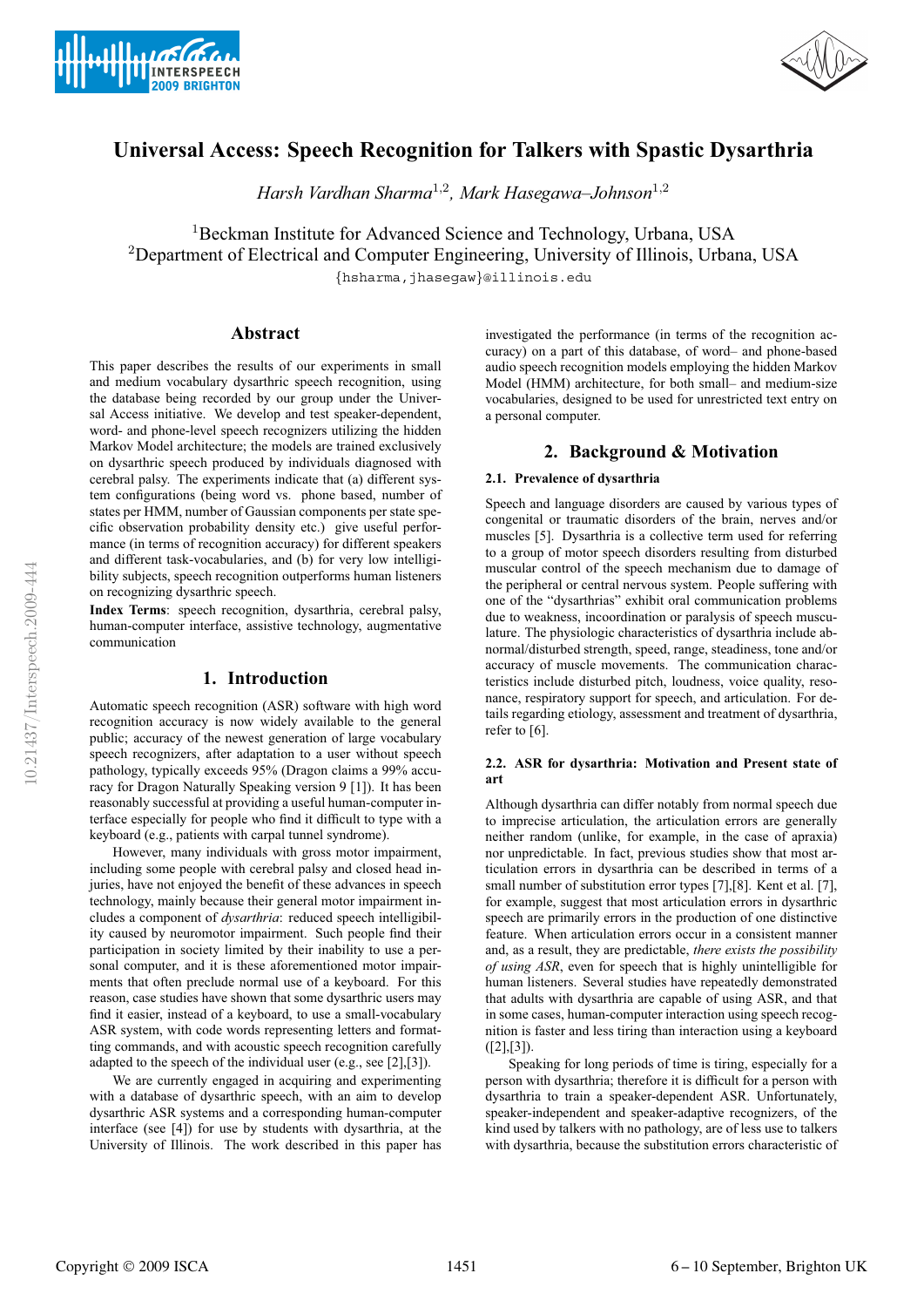dysarthria dramatically increase word error rates. Raghavendra et al. [9], for example, compared recognition accuracy of a speaker-adaptive system and a speaker-dependent system. They found that the speaker-adaptive system adapted well to the speech of talkers with mild or moderate dysarthria, but the recognition scores were lower than for an unimpaired speaker. The subject with severe dysarthria was able to achieve better performance with the speaker-dependent system than with the speaker-adaptive system.

The technology used in these studies is commercial off– the–shelf speech recognition technology. Further, these studies have focused on small-vocabulary applications, with vocabulary sizes ranging from ten to seventy words. To our knowledge, there is not currently any commercial or open–source product available that would enable people in this user community to enter unrestricted text into a personal computer via automatic speech recognition. The first publicly available database suitable for training medium-vocabulary automatic dysarthric speech recognition for talkers with high, moderate, low, or very low intelligibility is the UA-Speech database, reported in [10].

# **3. Experiments**

#### **3.1. Data used**

The experiments described in this paper utilized speech of 7 subjects from the UA-Speech database [10]. This corpus was constructed with the aim of developing large-vocabulary dysarthric ASR systems which would allow users to enter unlimited text into a computer. All subjects exhibited symptoms of spastic dysarthria, according to an informal evaluation by a certified speech-language pathologist. Each subject recorded 765 isolated words in 3 blocks of 255 words each; (a) common to all blocks: 10 digits (D), 19 computer commands (C), 26 radio alphabet letters (L), and 100 common words (CW) selected from the Brown corpus of written English; and (b) unique to each block: 100 uncommon words (UW) selected from children's novels digitized by Project Gutenberg. Vocabularies D and CW were primarily composed of monosyllables, C and L of bisyllables, and UW of polysyllabic words. The subjects' speech was affected by dysarthria associated with cerebral palsy. Kim et al. [10] describe in detail, the acquisition of and intelligibility assessment on this database. Two hundred distinct words were selected from the recording of the second block: 10 digits, 25 radio alphabet letters, 19 computer commands and, 73 words randomly selected from each of the CW and UW categories. Five naive listeners were recruited for each speaker and were instructed to provide orthographic transcriptions of each word that they thought the speaker said. The percentage of correct responses was then averaged across five listeners to obtain each speakers intelligibility. Table 1 lists the subjects whose speech materials from the UA database were used, along with their human listener intelligibility ratings. The first letter of the subject code ('M' or 'F') indicates their gender.

#### **3.2. ASR tasks and task–vocabularies**

Ten recognition tasks were set up using the recorded data, as summarized in Table 2.

The measure used for assessing the performance of the developed recognizers is the fraction of task–vocabulary words correctly recognized (in percent), defined in Equation 1.

$$
PWC = \frac{\# words \ correctly \ recognized}{vocabulary \ size(\# words)} \times 100 \quad (1)
$$

Table 1: *Summary of Speaker Information (in decreasing order of human listener intelligibility rating).*

| Speaker          | Age | Speech Intelligbility $\overline{(\%)}$ |
|------------------|-----|-----------------------------------------|
| M <sub>09</sub>  | 18  | high $(86\%)$                           |
| M <sub>05</sub>  | 21  | mid (58%)                               |
| M <sub>06</sub>  | 18  | low $(39\%)$                            |
| F <sub>02</sub>  | 30  | low $(29\%)$                            |
| M <sub>07</sub>  | 58  | low $(28%)$                             |
| F <sub>0</sub> 3 | 51  | very low $(6\%)$                        |
| M <sub>04</sub>  | >18 | very low $(2\%)$                        |

Table 2: *ASR Recognition Tasks and corresponding Vocabulary Sizes*

| Task             | Vocabulary   | Vocabulary Size |  |
|------------------|--------------|-----------------|--|
| T <sub>0</sub> 1 | D            | 10              |  |
| T <sub>02</sub>  | C            | 19              |  |
| T <sub>0</sub> 3 | L            | 26              |  |
| T <sub>04</sub>  | $D+L+C$      | 55              |  |
| T <sub>05</sub>  | CW           | 100             |  |
| T <sub>06</sub>  | UW           | 100             |  |
| T <sub>07</sub>  | $L + C + CW$ | 145             |  |
| T <sub>08</sub>  | $D+L+C+CW$   | 155             |  |
| T <sub>09</sub>  | $L+C+CW+UW$  | 245             |  |
| T <sub>10</sub>  | D+L+C+CW+UW  | 255             |  |

#### **3.3. Architecture**

HMM-based speech recognizers employing three configurations were developed and tested: whole-word, monophone and triphone (word-internal, context-dependent). Blocks 1 and 3 were used for training and block 2 for testing, for each speaker– task combination. Referring to Table 2, word-level recognizers were built for tasks T01-T05, T07 and T08 (the training vocabulary was thus exactly twice the size of test vocabulary). The other tasks had uncommon words as part of their vocabularies, and since each block's uncommon words were unique to it, therefore could not be modeled at the word level. For tasks T06-T10, phone-level (both monophone and triphone) recognizers were built. Hence, tasks T07 and T08 are the ones for which all three configurations were tested.

The features extracted from the speech waveform comprised of 12 Perceptual Linear Prediction coefficients [11] for 25 ms Hamming-windowed segments obtained every 10 ms, plus the energy of the windowed segment. 'Velocity' and 'Acceleration' components were also calculated for this 13 dimensional feature, which finally resulted in a 39-dimensional acoustic feature vector.

For each configuration-task combination, the number of Gaussian components in the state-specific observation probability densities was increased (in an iterative manner) in powers of 2, starting from 1 and stopping when either (a) the number of components had risen to 32, or (b) the PWC score had decreased on two consecutive iterations. The number of states per HMM was fixed at 3 for monophone and triphone systems, but was varied from 3 through 9 for the whole-word systems. The scores reported are for a particular HMM configuration (in terms of number of states per HMM and number of Gaussian probability density components) because the stopping stage of the abovementioned iterative process is likely to be different for different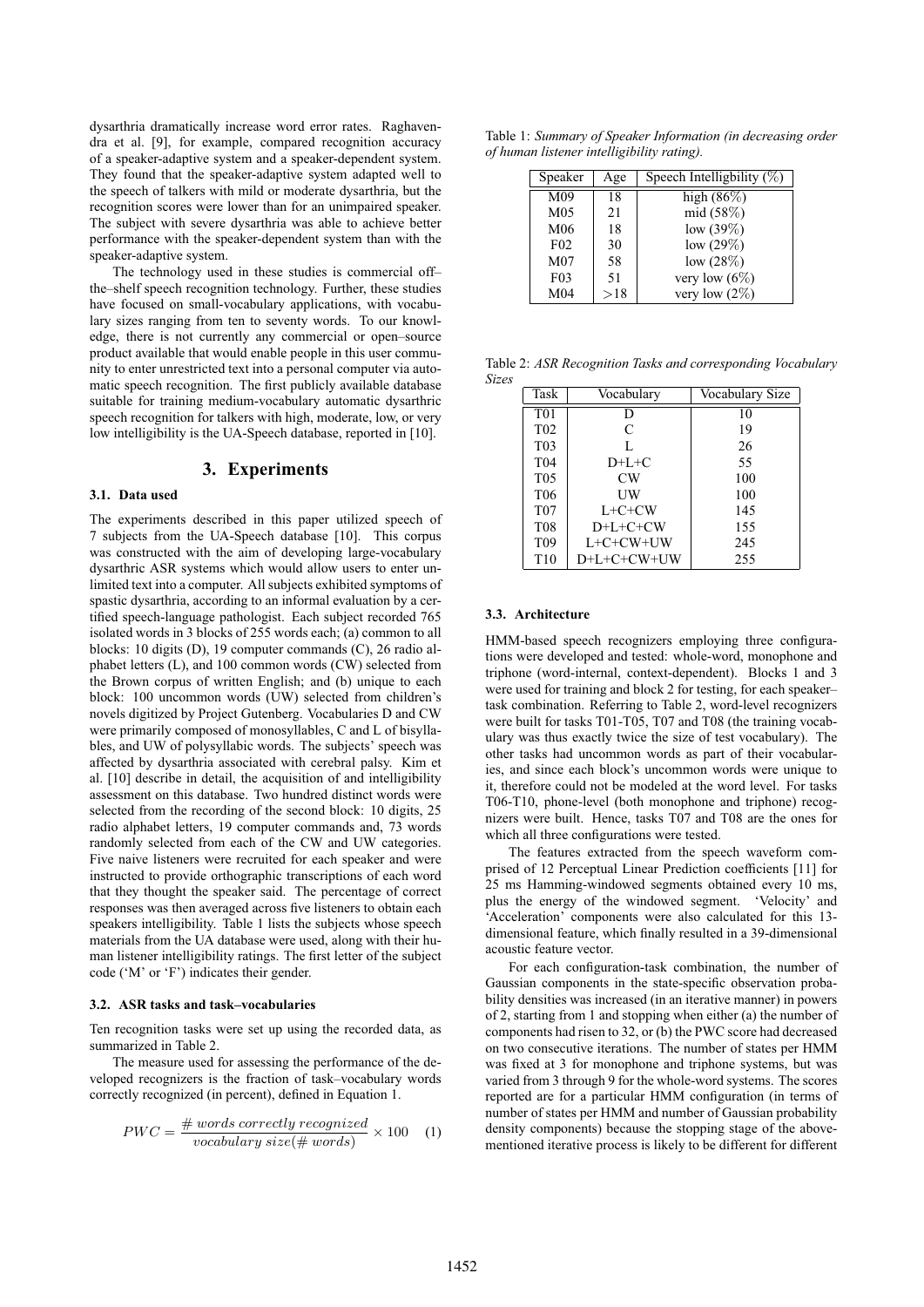task and subject combinations. Standard methods for choosing HMM comfiguration (using development test data) could not be employed on account of insufficient data. The results reported in the next section should therefore be interpreted as development test results. In order to avoid over-tuning, the HMM configuration was constrained to be the same across all speakers (and if possible across all tasks, especially for whole-word systems where the number of states per HMM was also varied). For the whole-word systems, results are for HMMs with 2 Gaussian components per probability density and 6 states per HMM. The decision to report only 6-state results is a heuristic attempt to improve the generalizability of these results. For the monophone and triphone systems, results are for HMMs with 16 and 2 Gaussian components per probability density, respectively.

### **4. Results**

Tables 3-6 list the PWC scores for whole-word, monophone and triphone systems respectively. The subjects are listed in decreasing order of intelligibility rating.

Table 3: *PWC for whole-word systems: tasks T01-T04. Intelligibility of each talker is given in the second column.*

|                  |         | <b>ASR</b> Task  |                  |                  |                 |  |
|------------------|---------|------------------|------------------|------------------|-----------------|--|
| Talker<br>Intel. |         | T <sub>0</sub> 1 | T <sub>0</sub> 2 | T <sub>0</sub> 3 | T <sub>04</sub> |  |
| M <sub>09</sub>  | 86      | 84.29            | 100              | 97.25            | 89.87           |  |
| M <sub>05</sub>  | 58      | 90               | 78.95            | 77.47            | 63.12           |  |
| M <sub>06</sub>  | 39      | 92.86            | 81.95            | 77.47            | 72.21           |  |
| F <sub>02</sub>  | 29      | 94.29            | 83.46            | 69.78            | 72.99           |  |
| M <sub>07</sub>  | 28      | 100              | 86.47            | 85.71            | 80.78           |  |
| F <sub>0</sub> 3 | 6       | 74.29            | 63.91            | 41.76            | 40.26           |  |
| M <sub>04</sub>  | 2<br>46 |                  | 23.16            | 19.23            | 14.18           |  |

Table 4: *PWC for whole-word systems: tasks T05,T07,T08. Intelligibility of each talker is given in the second column.*

|                                   |        | <b>ASR</b> Task |                 |            |  |  |
|-----------------------------------|--------|-----------------|-----------------|------------|--|--|
| Talker                            | Intel. | T <sub>05</sub> | T <sub>07</sub> | <b>T08</b> |  |  |
| M <sub>09</sub>                   | 86     | 63.29           | 69.26           | 65.9       |  |  |
| M <sub>05</sub>                   | 58     | 56.14           | 54.68           | 52.9       |  |  |
| M <sub>06</sub>                   | 39     | 52.86           | 53              | 51.24      |  |  |
| F <sub>02</sub>                   | 29     | 64.43           | 58.72           | 57.24      |  |  |
| M <sub>07</sub>                   | 28     | 56.14           | 58.92           | 58.89      |  |  |
| F <sub>0</sub> 3                  | 6      | 49.43           | 36.35           | 33.82      |  |  |
| M <sub>04</sub><br>$\mathfrak{D}$ |        | 6.4             | 7.03            | 6.84       |  |  |

*whole-word ASR*: For all subjects, recognition accuracy deteriorates with increase in vocabulary size. However, for speakers with low and very low intelligibility (all except M09 and M05), *recognition accuracy is higher than their respective intelligibility ratings* (the magnitude of difference is larger for small vocabularies than for medium sized ones). For M09 and M05, the recognition accuracy is higher than their intelligibility ratings for small sized vocabularies (tasks T01-T04) but not the medium sized ones (tasks T05, T07, T08).

*monophone ASR*: For all subjects, ASR accuracy on task T06 (uncommon words only) was always worse than their respective intelligibility ratings. ASR was less accurate on T06 (100 polysyllabic uncommon words) than on any task containing monosyllables (including those with twice the vocabulary

| Table 5: PWC for monophone systems. Intelligibility of each |  |
|-------------------------------------------------------------|--|
| talker is given in the second column.                       |  |

|                  |        | <b>ASR</b> Task |                 |            |                 |                 |  |
|------------------|--------|-----------------|-----------------|------------|-----------------|-----------------|--|
| Talker           | Intel. | T <sub>06</sub> | T <sub>07</sub> | <b>T08</b> | T <sub>09</sub> | T <sub>10</sub> |  |
| M09              | 86     | 31.14           | 47.49           | 46.82      | 46.53           | 50.36           |  |
| M <sub>05</sub>  | 58     | 29.43           | 48.57           | 50.05      | 32.89           | 39.1            |  |
| M <sub>06</sub>  | 39     | 14.57           | 37.54           | 36.31      | 26.82           | 30.48           |  |
| F <sub>02</sub>  | 29     | 17.43           | 42.76           | 42.76      | 26.82           | 31.2            |  |
| M <sub>07</sub>  | 28     | 15.57           | 44.83           | 43.78      | 28.98           | 34.01           |  |
| F <sub>0</sub> 3 | 6      | 2.14            | 25.22           | 22.4       | 6.94            | 8.8             |  |
| M <sub>04</sub>  | 2      | 1.2             | 6.07            | 5.94       | 2.37            | 2.59            |  |

size). For all subjects, the recognition scores for tasks T07 and T08 were respectively higher than those on T09 and T10 (which are T07 and T08 with the uncommon words added). Comparing T09 and T10 scores, it appears that incorporating digits into the vocabulary improves the PWC score by 4-7% absolute, for all speakers except F03 and M04 (very low intelligibility). For these two speakers, there is only a slight improvement. Finally, for low and very low intelligibility speakers, the monophone system recognizes their speech as well as the human listeners on all tasks but T06 (all speakers) and possibly T09 (M06 and F02).

Table 6: *PWC for triphone systems. Intelligibility of each talker is given in the second column.*

|                  |        | <b>ASR</b> Task |                 |            |                 |                 |
|------------------|--------|-----------------|-----------------|------------|-----------------|-----------------|
| Talker           | Intel. | T <sub>06</sub> | T <sub>07</sub> | <b>T08</b> | T <sub>09</sub> | T <sub>10</sub> |
| M <sub>09</sub>  | 86     | 25.29           | 63.65           | 63.32      | 46.47           | 52.04           |
| M <sub>05</sub>  | 58     | 13.57           | 54.48           | 53.55      | 30.44           | 35.52           |
| M <sub>06</sub>  | 39     | 5.43            | 58.82           | 52.53      | 29.8            | 34.01           |
| F <sub>02</sub>  | 29     | 3.43            | 54.48           | 56.68      | 27.81           | 35.06           |
| M <sub>07</sub>  | 28     | 7.86            | 57.14           | 60.65      | 32.48           | 43.87           |
| F <sub>0</sub> 3 | 6      |                 | 40              | 38.89      | 9.97            | 12.61           |
| M <sub>04</sub>  | 2      | 1.8             | 4.83            | 5.81       | 1.96            | 2.82            |

*triphone ASR*: For all subjects, the variation in scores is similar to the one in the monophone case: performance on T06 worse than intelligibility rating; and scores for T07 and T08 respectively higher than those on T09 and T10, indicating performance deterioration on adding uncommon words. As with the monophone recognizers, incorporating digits into the vocabulary improves the PWC score (comparing T09 and T10 scores) by 5-12% absolute, for all subjects except F03 and M04 (for these two, there is again, only a slight improvement). On task T10, the triphone architecture gives a higher score than the intelligibility rating for all subjects with low and very low intelligibility, except M06. In fact, for these subjects, triphone ASR has also been able to achieve a performance at par with or better than the human listener rating on task T09.

*monophone vs. triphone ASR*: Refer to Figure 1. For vocabularies not containing the uncommon words (T07, T08), triphone systems outperform monophone systems by 3-17% absolute, for all subjects except M04 (2% intelligibility). For task T06 (uncommon words only), the monophone systems have better PWC scores (6-16% absolute) except for subjects F03 and M04. For these very–low intelligibility subjects, the performance of the two architectures is comparable. Finally, for tasks T09 and T10, monophone and triphone systems have similar